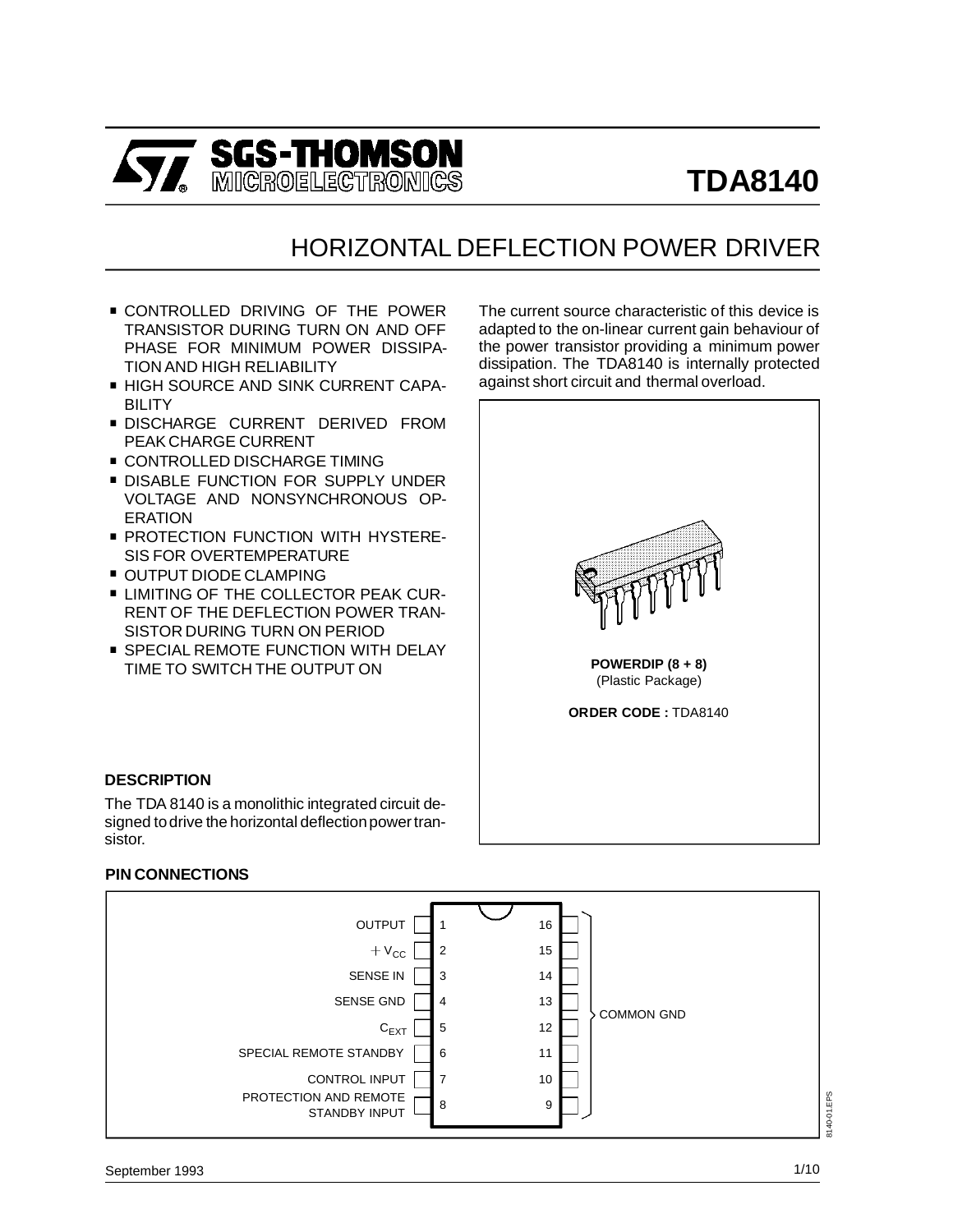#### **PIN FUNCTION**

| Pin      | <b>Name</b>                            | <b>Function</b>                                                                                                                                                                                     |
|----------|----------------------------------------|-----------------------------------------------------------------------------------------------------------------------------------------------------------------------------------------------------|
|          | Output                                 | Device Output                                                                                                                                                                                       |
| 2        | V <sub>CC</sub>                        | Supply Voltage                                                                                                                                                                                      |
| 3        | Sense Input                            | Input voltage that determines output current.                                                                                                                                                       |
| 4        | Sense GND                              | Reference Ground for Input Voltage at Sense Input                                                                                                                                                   |
| 5        | $C$ EXT                                | Capacitor between this terminal and Sense Ground determines the<br>current slope dl <sub>o</sub> /d <sub>t</sub> during off phase.                                                                  |
| 6        | Special Remote/Standby                 | Low level at this input sets the device after a delay time $tdr$ in the<br>standby mode independent from control input (2nd priority) (in<br>standard applications pin 6 must be left unconnected). |
| 7        | Control Input                          | High level at this input switches the BU508 off, low level switches<br>the BU508 on.                                                                                                                |
| 8        | Protection and Remote Standby<br>Input | A high level at this input switches the BU508 off independent from<br>3140-01.TBL<br>all other inputs (1st priority).                                                                               |
| $9 - 16$ | Power Ground                           | <b>Common Ground</b>                                                                                                                                                                                |

### **BLOCK DIAGRAM**



#### **ABSOLUTE MAXIMUM RATINGS**

| Symbol                            | <b>Parameter</b>                 | Value                     | Unit        |
|-----------------------------------|----------------------------------|---------------------------|-------------|
| $V_{\rm CC}$                      | DC Supply Voltage                | 18                        |             |
| Id                                | <b>Output Current</b>            | Internally Limited        |             |
| $P_{\text{tot}}$                  | <b>Power Dissipation</b>         | <b>Internally Limited</b> |             |
| $T_{\text{stg}}$ , $T_{\text{j}}$ | Storage and Junction Temperature | $-40, +150$               | °C          |
| $\mathsf{T}_{\mathsf{oper}}$      | Operating Temperature            | $0, +70$                  | $^{\circ}C$ |

### **THERMAL DATA**

| <b>Symbol</b>           | <b>Parameter</b>                           | Value | Unit               |
|-------------------------|--------------------------------------------|-------|--------------------|
| K <sub>th i-amb</sub>   | Max<br>Thermal Resistance Junction-ambient | 70    | $\rm ^{\circ}$ C/W |
| רז<br><b>Kth j-case</b> | Max<br>Thermal Resistance Junction-case    | 15    | $^{\circ}$ C.AM    |

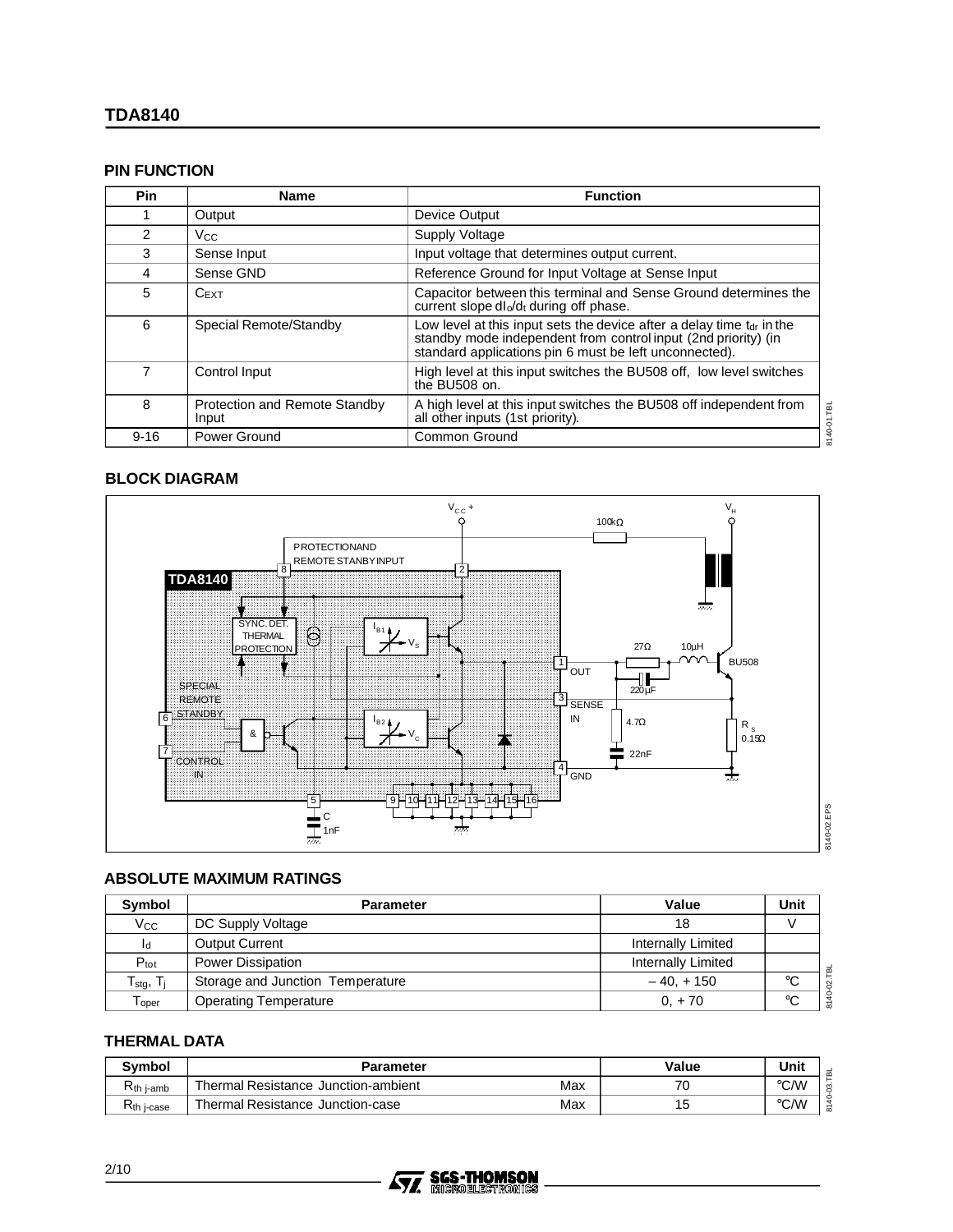| Symbol                 | <b>Parameter</b>                                                                                                                | <b>Test Conditions</b>                                | Min.           | Typ.                           | Max.           | Unit                   |
|------------------------|---------------------------------------------------------------------------------------------------------------------------------|-------------------------------------------------------|----------------|--------------------------------|----------------|------------------------|
| <b>V<sub>CC</sub></b>  | <b>Supply Voltage</b>                                                                                                           |                                                       | $\overline{7}$ |                                | 18             | $\vee$                 |
| Ιo                     | <b>Quiescent Current</b>                                                                                                        | All Inputs Open                                       | 10             | 15                             | 25             | mA                     |
| $I_{\text{p0}}$        | Positive Output Current (source)                                                                                                |                                                       | 1.5            |                                |                | A                      |
| $I_{n0}$               | <b>Negative Output Current (sink)</b>                                                                                           |                                                       | $\mathfrak{p}$ |                                |                | A                      |
| $I_{00}$               | Positive quiescent output current forcing<br>the output to 6 V and the sense input to<br>ground, output externally forced to 6V | Remote Input 1<br>Remote Input 0                      | 120<br>50      | 150<br>80                      | 200<br>100     | mA<br>mA               |
| GON                    | Transconductance ON Phase (1)                                                                                                   | See Figure 1                                          | 1.8            | 2.0                            | 2.2            | AV                     |
| GOFF                   | Transconductance OFF Phase (2)                                                                                                  | See Figure 1                                          | 1.8            | 2.0                            | 2.2            | AV                     |
| ${\sf G}_{\sf REMOTE}$ | Transconductance Standby Mode                                                                                                   | Remote Input 0                                        | 0.675          | 0.75                           | 0.825          | AV                     |
| $\mathsf{I}_5$         | <b>Current Source Pin 5</b>                                                                                                     | $V_6 = 500$ mV                                        | 135            | 165                            | 200            | μA                     |
| RINS                   | Sense Input Resistance                                                                                                          | $V_S > 0$<br>$V_s < 0$                                | 0.7<br>0.35    | 1<br>0.5                       | 1.3<br>0.7     | $k\Omega$<br>$k\Omega$ |
| l <sub>INS</sub>       | Sense Input Bias Current                                                                                                        | $V_s = 0$ , Remote Input 1                            | $-200$         | $-300$                         | $-400$         | μA                     |
| R <sub>SYN</sub>       | Synchronous Detection Input Resistance                                                                                          | $V_{SYN}$ < 7V<br>$V_{SYN}$ > 7V                      | 30<br>7        | 60<br>10                       | 150<br>15      | $k\Omega$<br>$k\Omega$ |
| $V$ THS                | Threshold Voltage of the Synchronous<br>Detection Input                                                                         |                                                       | 1              | 1.8                            | 2.8            | $\vee$                 |
| <b>V<sub>SYN</sub></b> | Sync Detect Input Voltage                                                                                                       |                                                       |                |                                | 30             | $\vee$                 |
| V <sub>THA</sub>       | Threshold Voltage of Control Input                                                                                              |                                                       | 1.5            | 2                              | 2.5            | $\vee$                 |
| <b>I</b> INA           | Pull up Current of Control Input                                                                                                | $0 < V_{IN} < V_{THA}$<br>$V_{IN}$ > $V_{THA}$ + 0.5V | $-50$<br>- 1   | $-100$<br>0                    | $-160$<br>$+1$ | μA<br>μA               |
| V <sub>THE</sub>       | Threshold Voltage Remote Input                                                                                                  |                                                       | 1.5            | 2                              | 2.5            | $\vee$                 |
| <b>I</b> INB           | Pull up Current of the Remote Input                                                                                             | $0 < V_{IN} < V_{THB}$<br>$V_{IN}$ > $V_{THB}$ + 0.5V | $-50$<br>$-1$  | $-100$<br>$\Omega$             | $-160$<br>$+1$ | μA<br>μA               |
| $t_{\rm dr}$           | Remote Delay Time (3)                                                                                                           |                                                       | 190            | 250                            | 300            | <b>us</b>              |
| t <sub>don</sub>       | On Delay Time                                                                                                                   |                                                       |                | 3                              | 4.5            | <b>us</b>              |
| Vcc-Vout               | Output Voltage Drop for $I_{p0} = 1$ A                                                                                          |                                                       | 2              | 2.8                            | 3              | $\vee$                 |
| V <sub>CC</sub> ON     | Supply Voltage for Device "ON"                                                                                                  | $I_0 \geq 0$                                          | 5.8            | 6.4                            | 7.0            | $\vee$                 |
| V <sub>CC</sub> OFF    | Supply Voltage for Device "OFF"<br>(output internally switched to ground)                                                       |                                                       | 5.6            | V <sub>CC</sub> ON<br>$-0.2$ V | 6.8            | $\vee$<br>8140-04.TBL  |
| $V_{\text{S limit}}$   | Sense Limit Voltage (4)                                                                                                         |                                                       | 0.8            | 0.9                            | $\mathbf{1}$   | $\vee$                 |

# **ELECTRICAL CHARACTERISTICS** (V<sub>CC</sub> = 12V,  $T_{amb}$  = 25<sup>o</sup>C unless otherwise specified)

**Notes :** 1. Gon is measured with V<sub>3</sub> varying from 150mV to 350mV (Pin 5 is grounded)<br>
2. Go<sub>FF</sub> is measured with V<sub>5</sub> varying from 150mV to 350mV (Pin 3 is grounded)<br>
3. When the remote input goes from HGH to LOW the BU

#### **TRUTH TABLE**

|                      | <b>Logic Inputs</b>            |                                          | Output $I_0$                        | Mode            |  |
|----------------------|--------------------------------|------------------------------------------|-------------------------------------|-----------------|--|
| <b>Control Input</b> | <b>Remote/Standby</b>          |                                          |                                     |                 |  |
| Floating or 1        | Floating or 1<br>Floating or 1 | $I_0 > 0$<br>$I_0 < 0 (5)$               | <b>BU508 ON</b><br><b>BU508 OFF</b> | Normal Function |  |
| ⌒                    | 0                              | $I_0 < 0 (5)$<br>0 < t < t <sub>dr</sub> | <b>BU508 OFF</b>                    | Remote/Standby  |  |
| ⌒                    |                                | $I_0 > 0$<br>$t > t$ dr                  | <b>BU508 ON</b>                     | Function        |  |

**Note :** 5. Io < 0 means that the sink current flows into the output to ground.

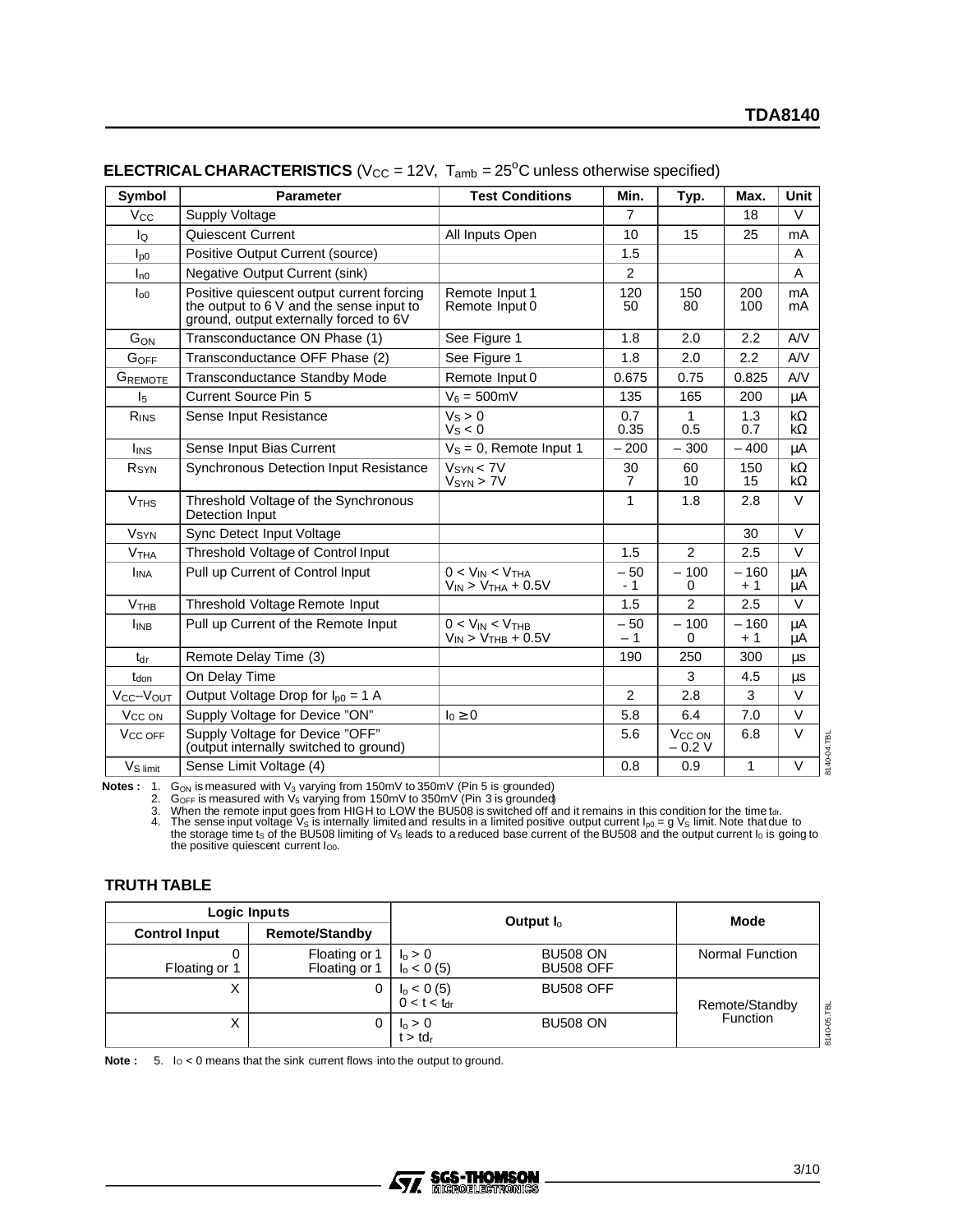





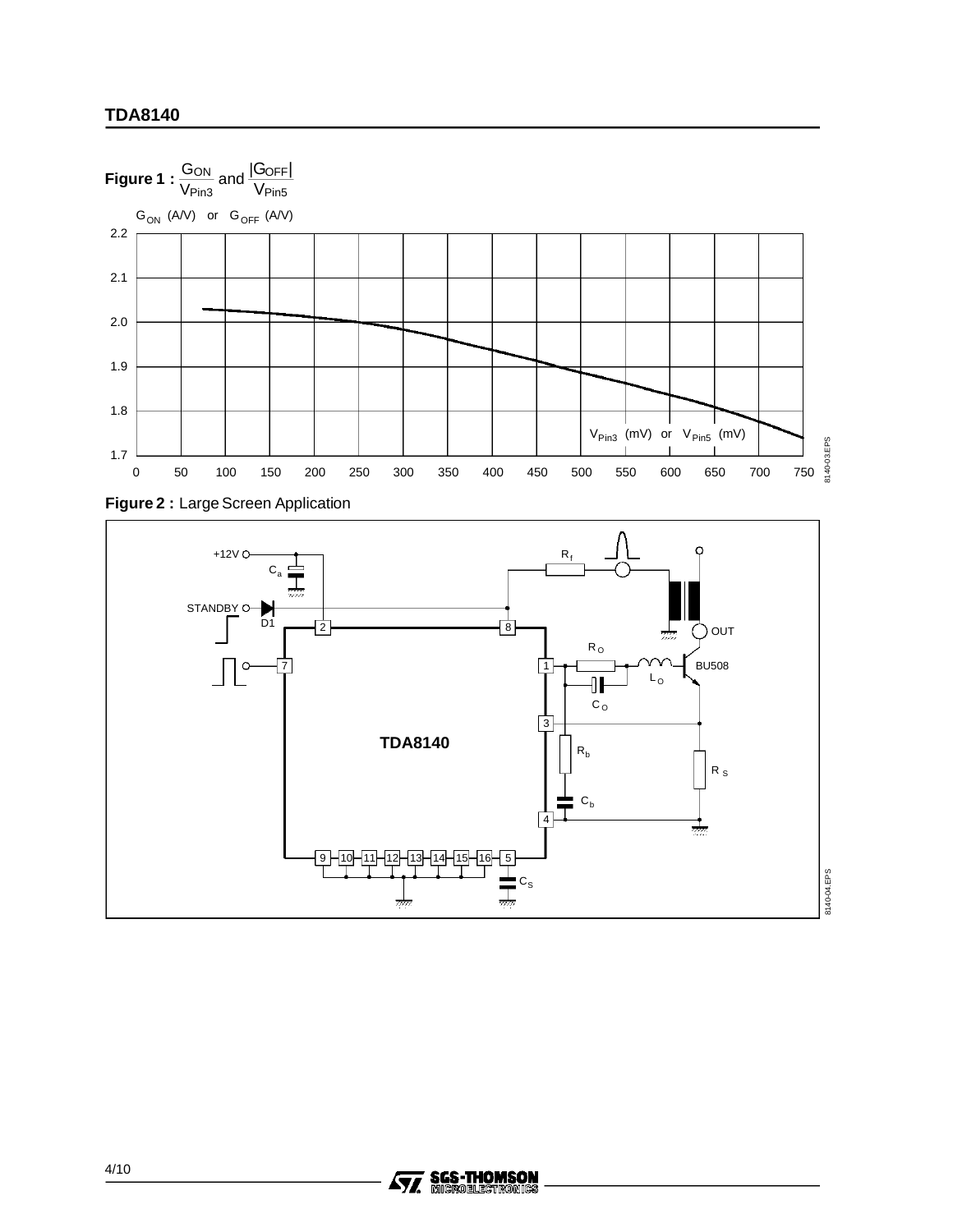

#### **Figure 3 :** P.C. Board and Components Layout of the Figure 2 (1 : 1 scale)

# **COMPONENTS LIST FOR TYPICAL APPLICATION**

| <b>CRT</b>              | 22"/26" 100°   | 14"/20" 90°     | <b>CRT</b>     | 22"/26" 100°  | 14"/20"90°   |
|-------------------------|----------------|-----------------|----------------|---------------|--------------|
| Сa                      | 47 µF          | 47 µF           | R <sub>b</sub> | 4.7 $\Omega$  | 4.7 $\Omega$ |
| $R_{o}$                 | $27 \Omega 2W$ | $27 \Omega 1 W$ | ∪h             | 47 nF         | 47 nF        |
| $\mathrm{C}_\mathrm{o}$ | 220 µF         | $220 \mu F$     | $R_{\rm s}$    | $0.15 \Omega$ | $0.1 \Omega$ |
| ⊾о                      | $10 \mu H$     | $10 \mu H$      | Us             | 1 nF          | . nF         |

#### **APPLICATION INFORMATION**

The conventional deflection system is shown in Figure 4. The driving circuit consists of a bipolar power transistor driven by a transformer and a medium power element plus some passive components.



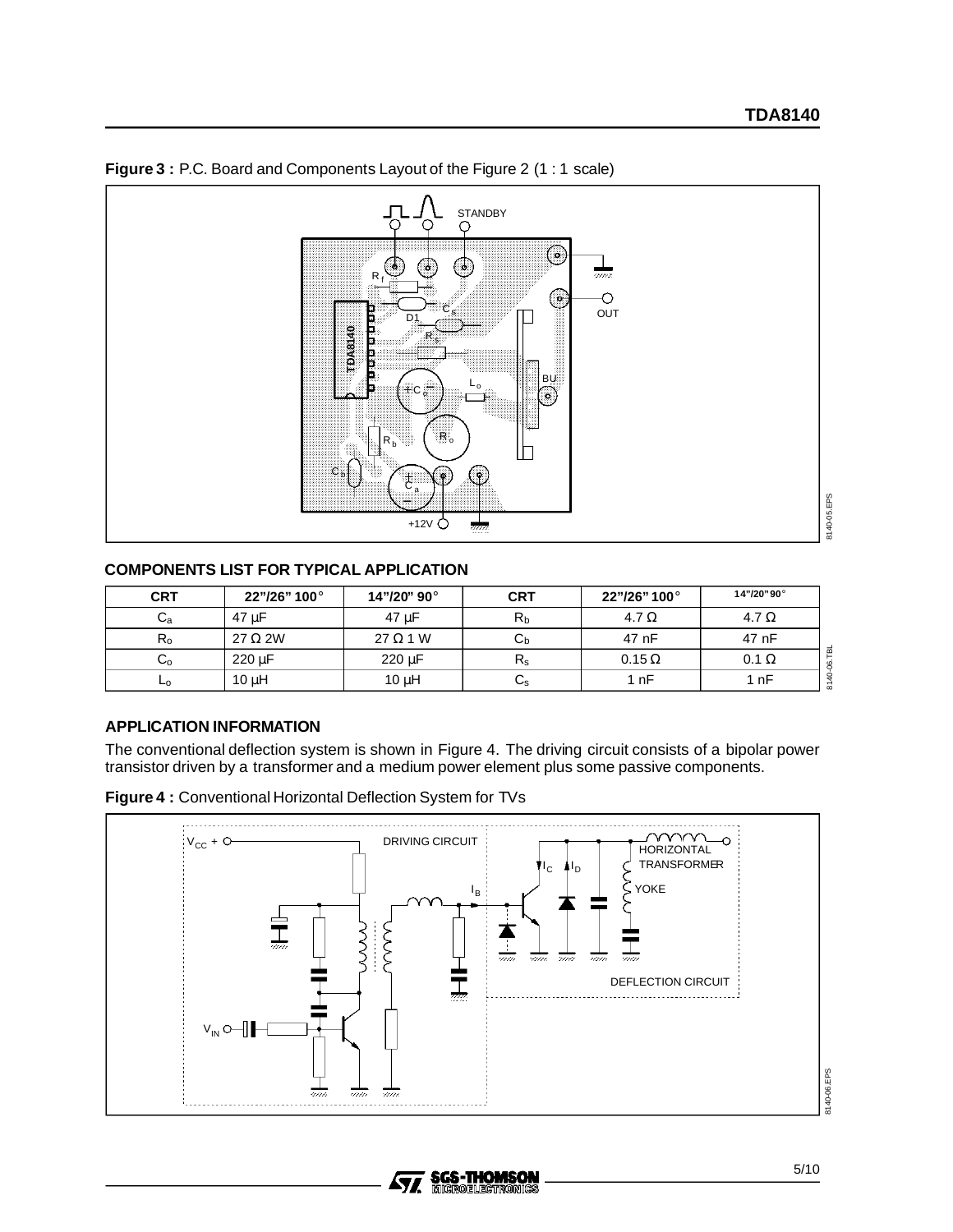During the active deflection phase the collector current of the power transistor is linearly rising and the driving circuitry mustbe adaptedto the required base current in order to ensure the power transistor saturation.

According to the limited components number the typical approach of the present TVs provides only a rough approximation of this objective ; in Figure 5 we give a comparisonbetweenthe typical real base current and the ideal base current waveform and the collector waveform.

The marked area represents a useless base current which gives an additional power dissipation on the power transistor.

Furthermore during the turn-ON and turn-OFF transient phase of the chassis the power transistor is extremely stressed when the conventionalnetwork cannot guarantee the saturation ; for this reason, generally, the driving circuit must be carefully designed and is different for each deflection system. The new approach, using the TDA 8140, overcomes these restrictions by means of a feedback principle.

As shown in Figure 5, at each instant of time the ideal base current of the power transistor results from its collector current divided by such current gain which ensure the saturation; thus the required base current  $I<sub>b</sub>$  can be easily generated by a feedback transconductance amplifier  $q_m$  which senses the deflection current across the resistor  $R_s$  at the emitter of the power transistor and delivers :

$$
I_b = R_S \cdot g_m \cdot I_e
$$

The transconductance must only fulfill the condition :

$$
\frac{1}{1+\beta min}\cdot\frac{1}{R_S}
$$

Where  $\beta_{\text{min}}$  is the minimum current gain of the transistor. This method always ensures the correct

**Figure 6**

base current and acts time independent on principle.

For the turn-OFF, the base of the power transistor must be discharged by a quasi linear time decreasing current as given in Figure 6.

Conventional driver systems inherently result into a stable condition with a constant peak current magnitude.

This is due to the constant base charge in the turn-ON phase independentfrom the collector current ; hence a high peak current results into a low storage time of the transistor because the excess base charge is a minimum and vice versa. In the active deflection the required function, high peak current-fast switch-OFF and low peak current-slow switch-OFF, is obtained by a controlled base discharge current for the power transistor ; the negative slope of this ramp is proportional to the actual sensed current.

As a result, the active driving system even improves the sharpnessof vertical lines on the screen compared with the traditional solution due to the increased stability factor of the loop represented as the variation of the storage time versus the collector peak current.

#### **Figure 5 :** Waveforms of Collector and Base Current





**SGS-THOMSON** 

**MICROELECTRON** 

57,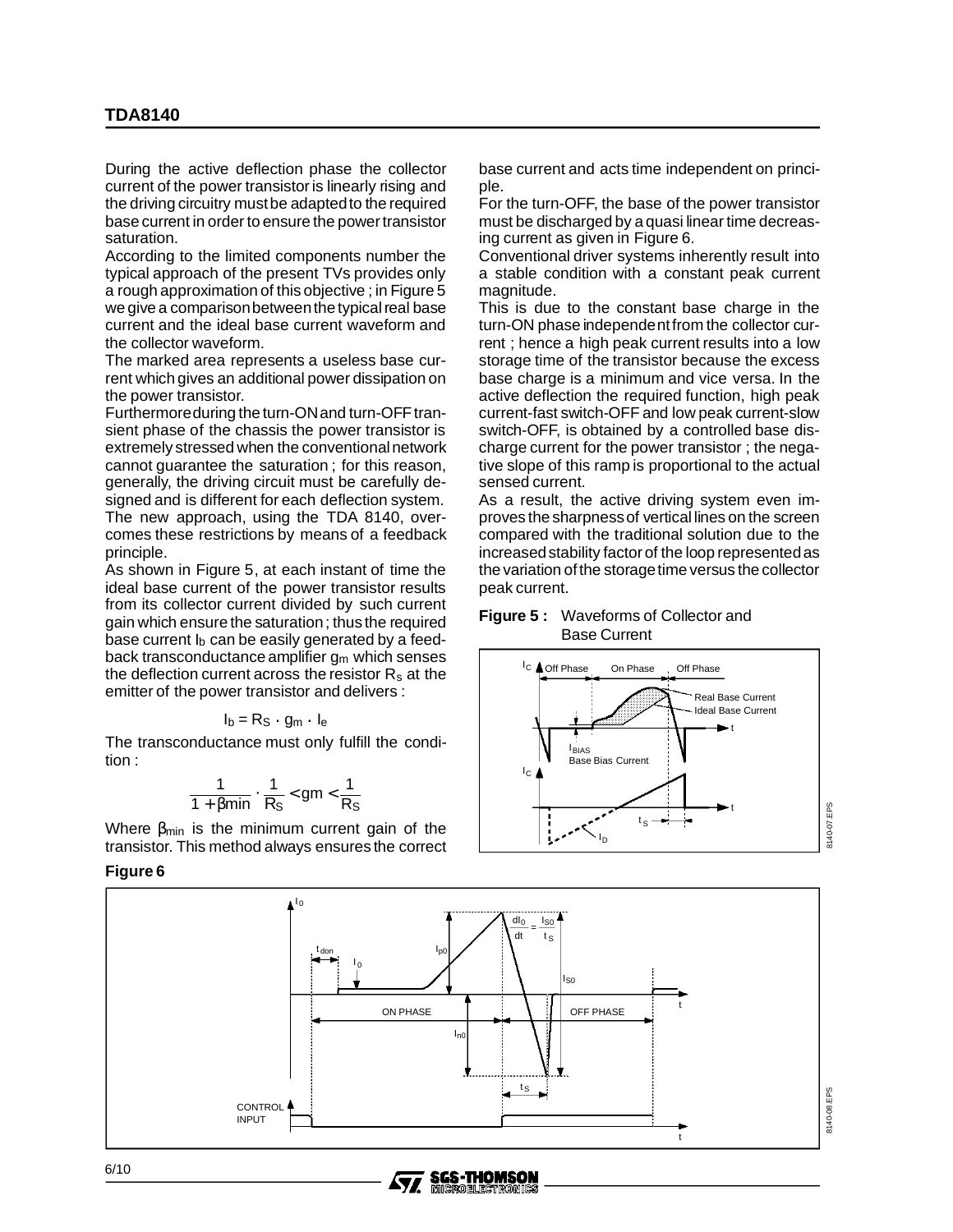#### **CIRCUIT DESCRIPTION**

Figure 7 shows the block diagram of the TDA8140, the circuit consists of an input transconductance amplifier composed by Q1, Q2, Q3 and Q4.

The symmetrical output current is fed into the load resistor R1 and R2 ; the two amplifiers V1 and V2 realize a floating voltage to current converter which can drive 1.2A sink current and 2A source current for a wide common output range.

So, the overall transconductanceresults into :

$$
g_m = \frac{R1 + R2}{R3} \cdot \frac{1}{R5}
$$

A current source  $I_1$  generates a drop of 70mV across the resistor R4 which provides an output bias currentof 140mA; the controlinput determines the turn ON/OFF function.

In the ON phase, Q5 shorts the external capacitor  $C_t$ . Within the input voltage range  $0 < V_{in} < 750$  mV the element realizes the transconductance function ; lower voltages are clamped by the D1/Q6 configuration.

For input voltages higherthan 750mV, Q7 limits the maximum output current at 1.5Apeak.

In the turn-OFF mode,  $C_t$  will be charged by the controlled source  $I_2$  which is proportional to the input voltage, by this way, the output current decreases quasi linearly and the system stability is reached.

During the flyback phase, the IC is disabled via the sync. detector input ; this function with the limited sink and source current togetherwith the undervoltage turn-OFF and a chip temperature sensor ensure a complete protection of the IC.

In Figure 8 is shown the application diagram of the TDA 8140, the few external component and the automatic handling possibility ensures a lower application cost versus the conventional approach shown in Figure 4.

In Figure 9 is shown the currents and voltages waveforms of the driver circuit of Figure 8, as to be seen, the driving charge  $Ib \cdot t_{on}$  has been reduced at minimum.



**SGS-THOMSON** 

**MICROFLECTRONICS** 

477

**Figure 7:** Block Diagram of the Integrated Horizontal Driver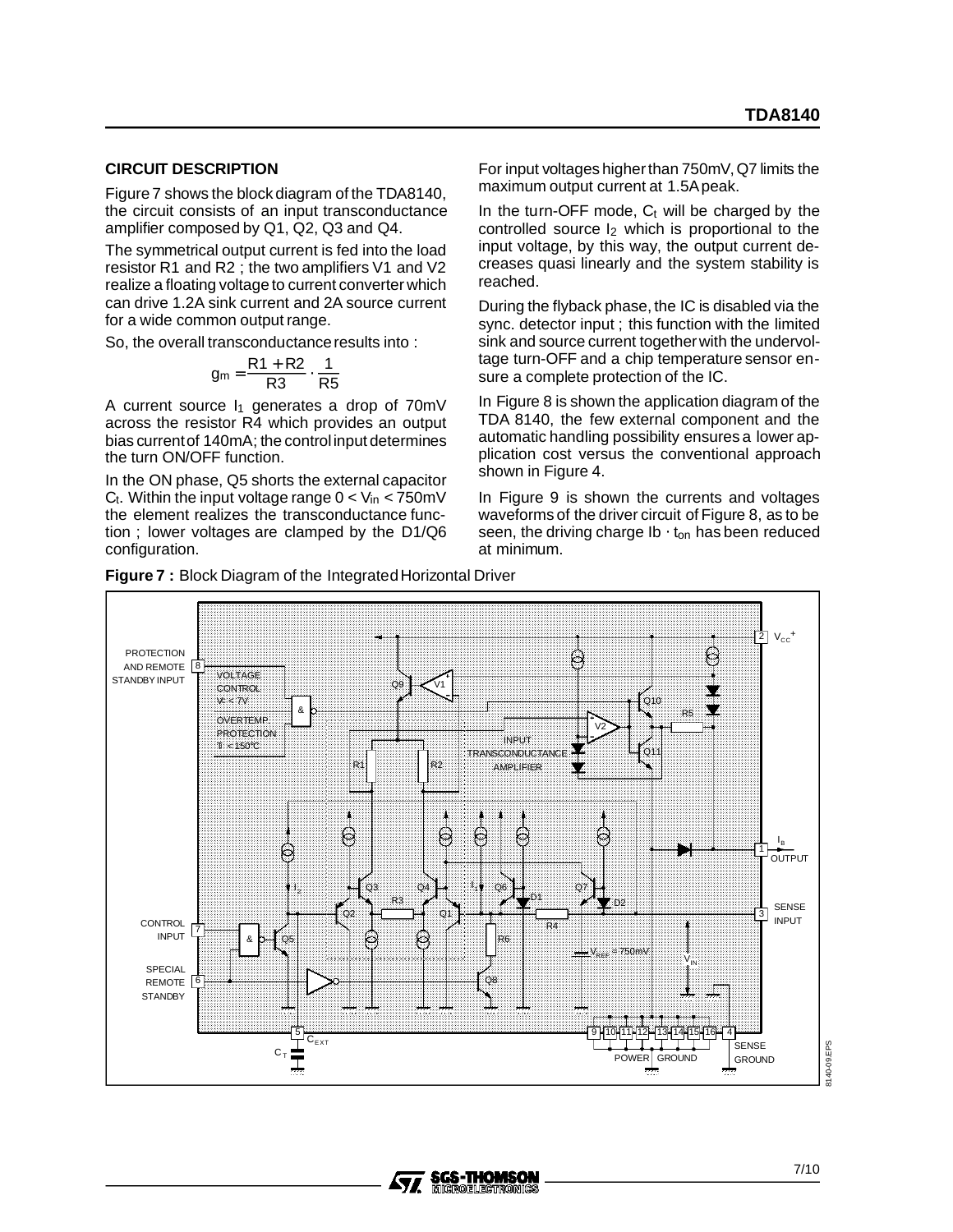



**Figure 9 :** Signal Diagrams of the Driver Circuits



**Ay, SGS-THOMSON**<br>**Ay, Microelligtromics**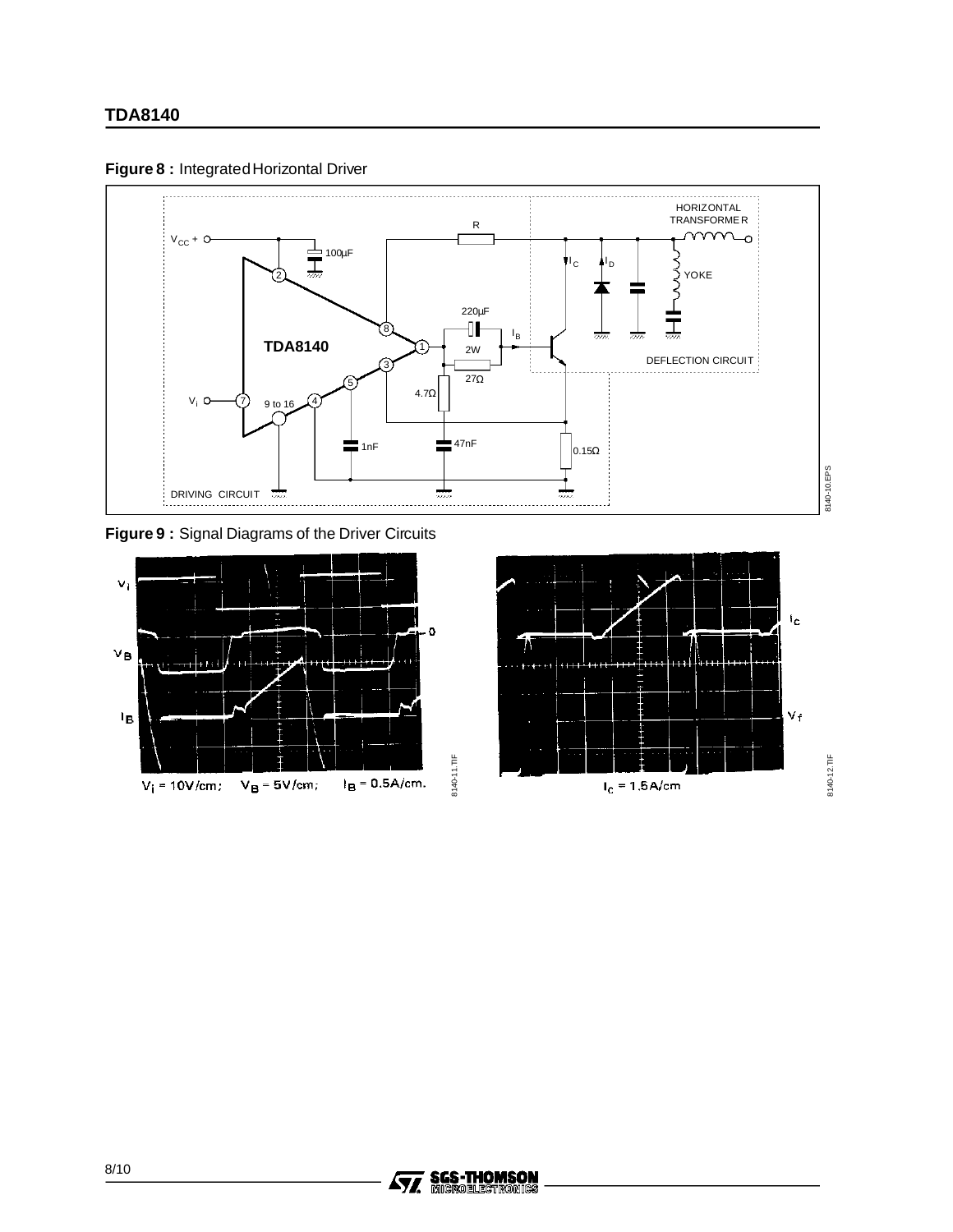The power dissipation on this application condition is about 1.3W and Figures 10 and 11 show two ways of heatsinking.

In the first case, a PCB copper area is used as a heatsink L= 65mm while in the second case, the device is soldered to an external heatsink ; in both examples, the thermal resistance junction ambient is 35°C/W.





The presence of thermal shut-down circuit does mean that the heatsink can have a smaller factor of safety compared with that of a conventional circuit.

If for any reason, the junction temperature increases up to 150°C, the thermalshut-downsimply switches off the device.

**Figure 11 :** Example of an External Heatsink